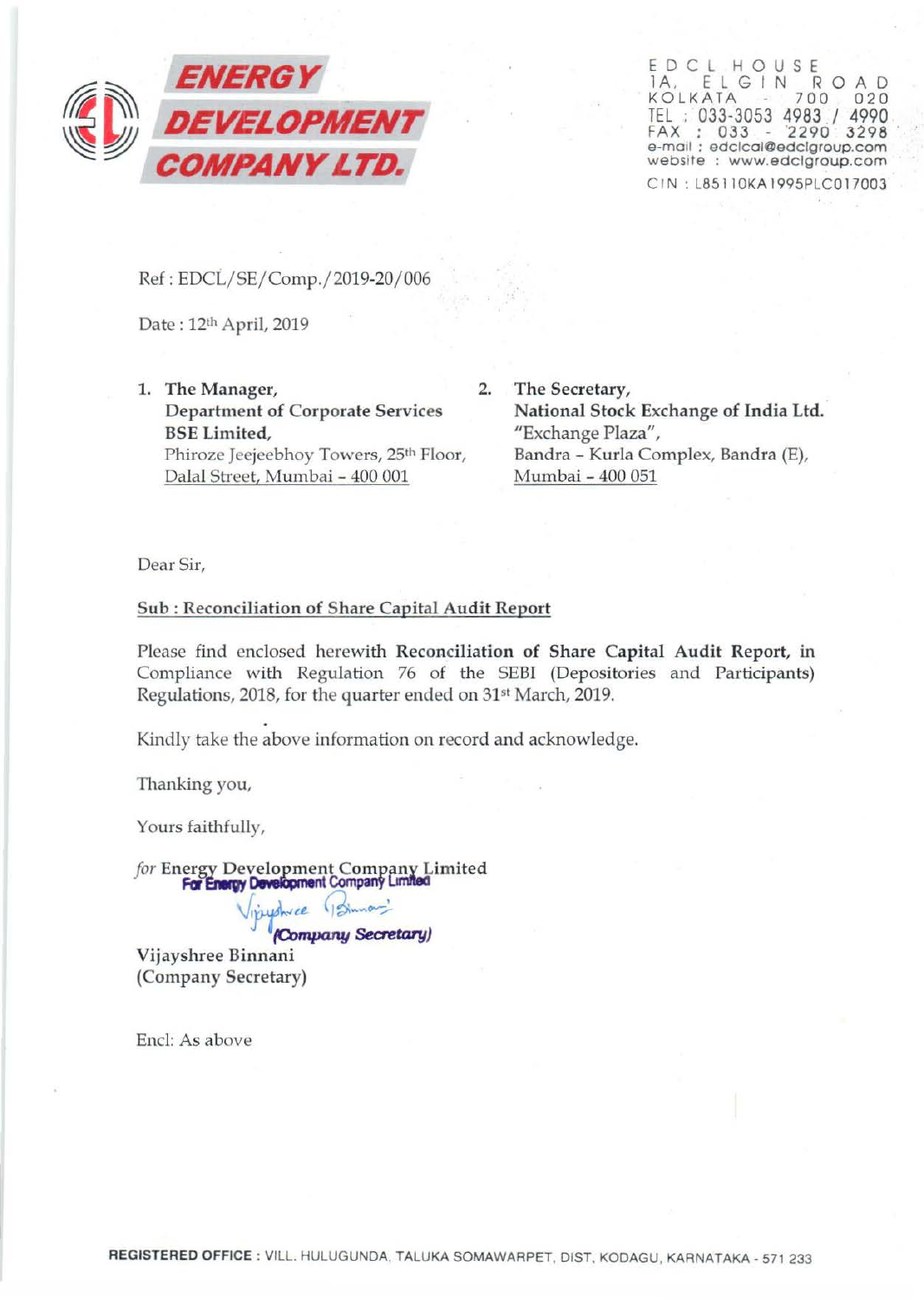## **P. SARAWAGI & ASSOCIATES**  COMPANY SECRETARIES

NARAYAN! BUILDING Room No. 107, First Floor 27, Braboume Road, Kolkata - 700 001 Phone : (0) 2210-9146, 4004-0452 (F) +91-33-2262-4788 (M) 98311-96477 e-mail : pawan.sarawagi@gmail.com. pawan@sarawagi. in website : www.sarawagi.in

The Board of Directors Energy Development Company Limited Regd. Office: Vill - Hulugunda Taluka Somawarpct. Oist. : Kodagu Karnataka - 571 233

## RECONCILIATION OF SHARE CAPITAL AUDIT REPORT FOR THE QUARTER ENDED 31ST MARCH, 2019

We have examined the Register of Members furnished by Energy Development Company Limited (hereinafter referred to as "the Company") and its Registrars and Share Transfer Agents, Niche Technologies Private Limited, for issuing the Report. in accordance with Regulation 76 of the SEBJ (Depositories and Participants) Regulations. 2018 and the SEBI's Circular No. SEBI/LAD-NRO/GN/2018/40 dated 3<sup>rd</sup> October. 2018 (as amended).

The statement of particulars for the quarter ended  $31<sup>st</sup>$  March, 2019 requires to be furnished is annexed herewith in the format prescribed by EBT for the said Reconciliation of Share Capital Audit Report.

In our opinion and to the best of our knowledge and according to the information and explanations given to us and based on such verification as considered necessary, we hereby certify that particulars given in the Annexed Report are true and correct.



For P. SARAWAGI & ASSOCIATES<br>
Company Secretaries

Proprietor<br>Membership No. FCS 3381 Certificate of Practice No. : 4882

Place : Kolkata Date:  $12<sup>th</sup>$  April, 2019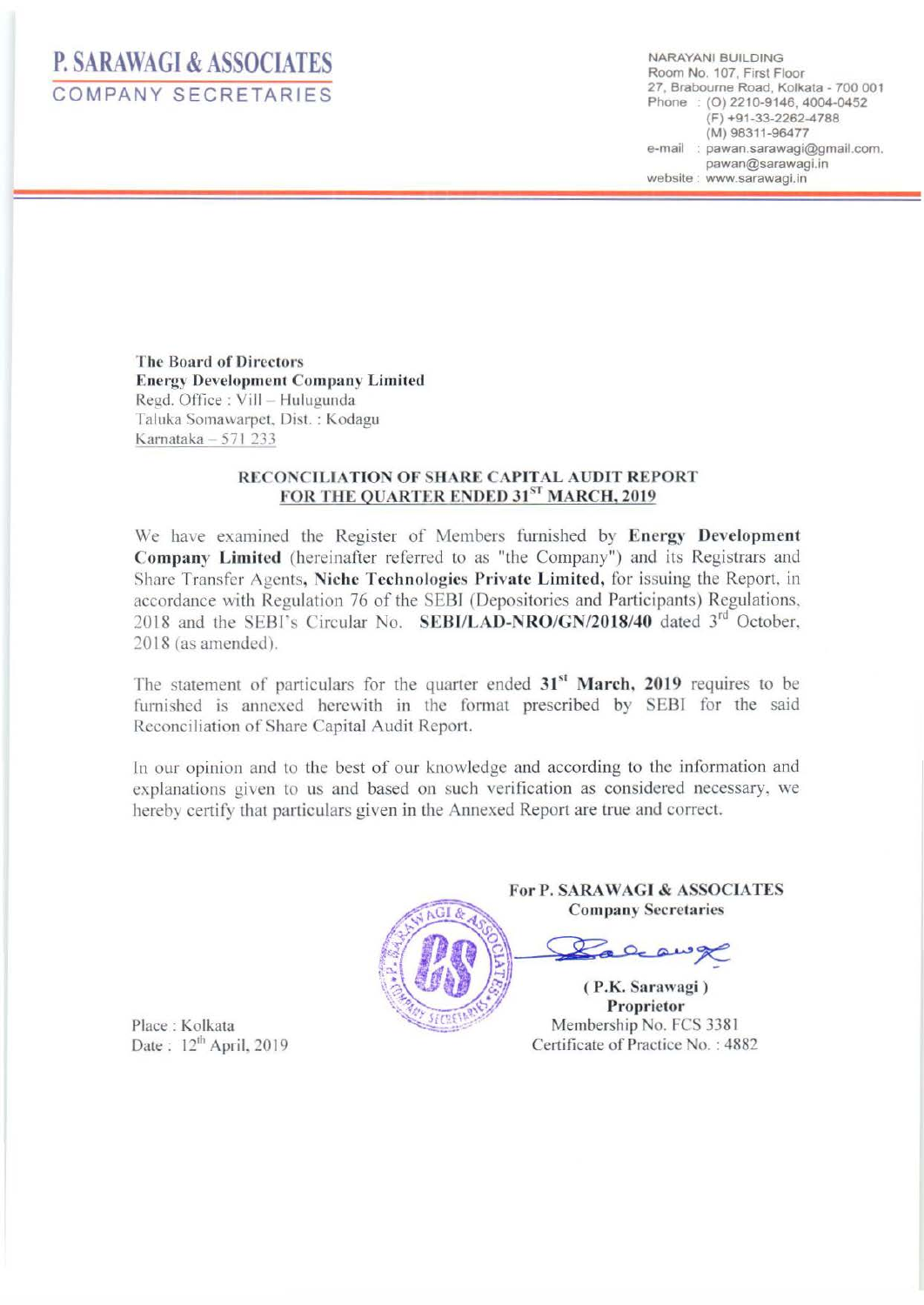## RECONCILIATION OF SHARE CAPITAL AUDIT REPORT

| Ï.         | For Quarter Ended                                                                                                   | ţ.                              | 31st March, 2019                                                                                             |
|------------|---------------------------------------------------------------------------------------------------------------------|---------------------------------|--------------------------------------------------------------------------------------------------------------|
| 2.         | <b>ISIN</b>                                                                                                         | ţ.                              | INE306C01019                                                                                                 |
| 3.         | Face Value                                                                                                          | ŧ.                              | Rs.10/- each                                                                                                 |
| 4.         | Name of the Company                                                                                                 | t.                              | <b>Energy Development Company Limited</b>                                                                    |
| 5.         | Registered Office Address                                                                                           | $\ddot{\cdot}$                  | Vill - Hulugunda, Taluka Somawarpet,<br>Dist.: Kodagu, Karnataka - 571 233                                   |
| 6.         | Correspondence Address                                                                                              | ţ.                              | EDCL House, 1A Elgin Road<br>Kolkata - 700 020                                                               |
| 7.         | Telephone & Fax Nos.                                                                                                | ÷,                              | Phone: (033) 4041-1983/1990<br>Fax No.: (033) 2290-3298                                                      |
| 8.         | E-mail Address                                                                                                      | ÷,                              | secretarial@edclgroup.com                                                                                    |
| 9.         | Names of the Stock Exchanges where                                                                                  | $\frac{1}{2}$                   | <b>BSE</b> Limited<br>1.                                                                                     |
|            | the Company's securities are listed                                                                                 |                                 | National Stock Exchange of India<br>2.<br>Limited                                                            |
| 10.<br>11. | <b>Issued Capital</b><br>Listed Capital (Exchange-wise)                                                             | š.                              | % of Total<br>Number of<br>Shares<br><b>Issued Capital</b><br>4,75,00,000<br>100.00<br>4,75,00,000<br>100.00 |
|            | (as per Company's records)                                                                                          |                                 |                                                                                                              |
| 12.        | Held in Dematerialised Form in CDSL                                                                                 | ÷                               | 16.20<br>76,93,492                                                                                           |
| 13.<br>14. | Held in Dematerialised Form in NSDL                                                                                 | ÷                               | 83.74<br>3,97,77,302<br>29,206<br>0.06                                                                       |
| 15.        | Physical<br>Total Number of Shares (12+13+14)                                                                       |                                 | 4,75,00,000<br>100.00                                                                                        |
| 16.        | Reasons for difference, if any, between<br>10 & 11, 10 & 15 and 11&15                                               | $\sigma_{\rm c}$                | Not Applicable.                                                                                              |
| 17.        | Certifying the details of changes in<br>share capital during the quarter under<br>consideration, as per table below | - 3                             | Nil.                                                                                                         |
|            | Applied/<br>Not                                                                                                     | Listed on<br>stock<br>exchanges | In principal<br>approval<br>pending for<br>Whether<br>Whether<br>stock                                       |

\* Rights, Bonus, Preferential Issue, ESOPs, Amalgamation, Conversion, Buyback, Capital Reduction, any other (to specify)

(specify

Energy Development Company Limited

to CDSL to NSDL (specify names)

exchanges

intimated intimated



Particulars\*

No. of

applied

Shares for listing names)